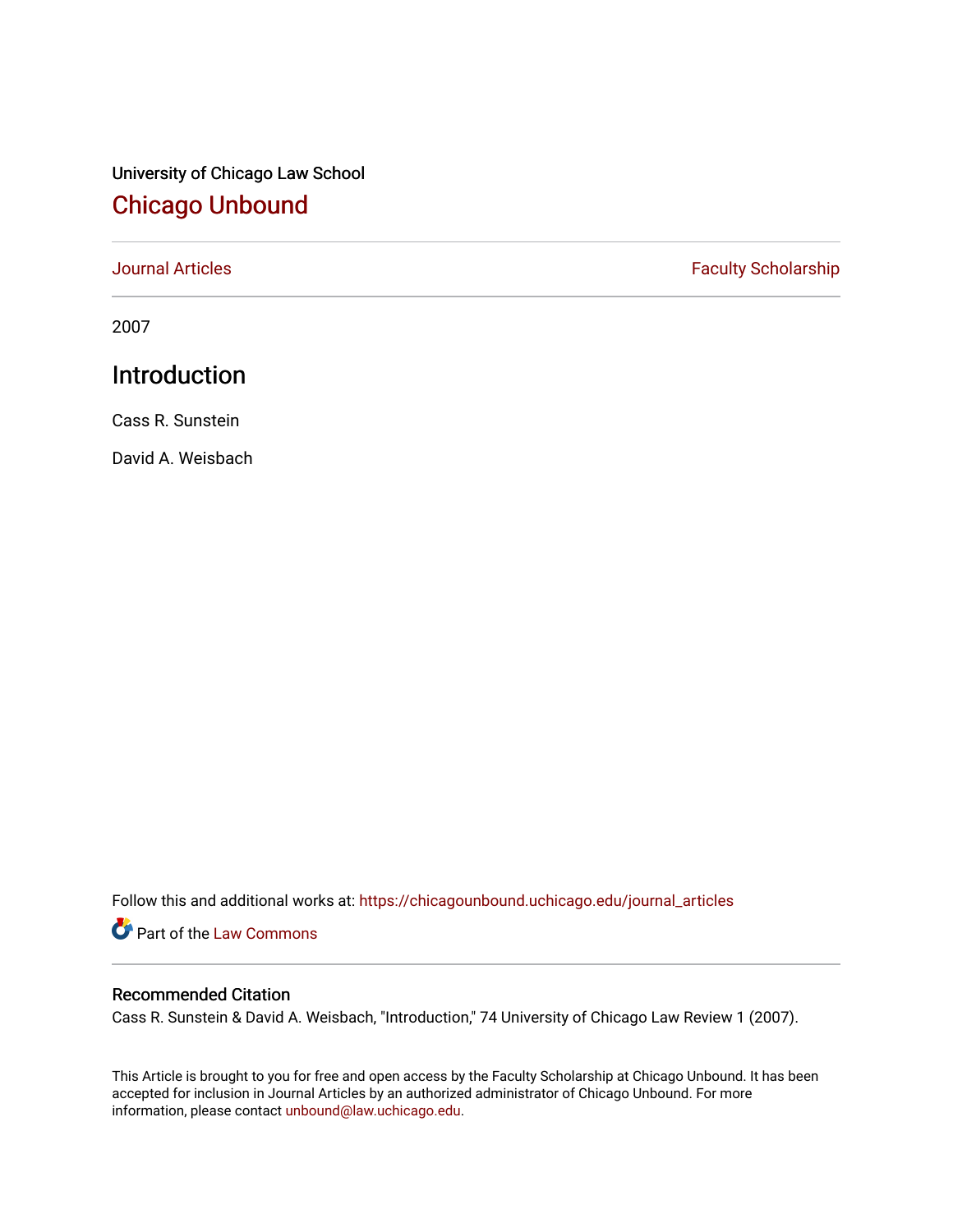# **The University of Chicago Law Review**

Volume 74 Winter **2007** Number **1**

@ *2007 by The University of Chicago*

#### **Symposium on Intergenerational Equity and Discounting**

This issue brings together the essays presented at a conference at The University of Chicago Law School in April of **2006.** The essays focus on how we should count future generations when considering projects that will have lasting effects. The most important and prominent example is global warming. Although global warming may have some immediate effects, most of the effects of global warming will be felt in the future. **If** we are to spend money today to abate global warming, we must understand how to measure the benefits to future generations against the costs incurred **by** the present. Many other projects have long term effects as well. For example, a decision on where to store radioactive wastes may have effects lasting many thousands of years into the future, and we must have a method of comparing the costs and benefits today with the potential costs and benefits in the future of any given storage mechanism. The goal of the essays in this volume is to shed light on this important question.

Most analysts (and we believe all of the essays in the conference) take the position that future generations should count, and most likely count equally to those currently alive. The major question comes down to the choice of a discount rate, how we compare cash flows occurring at different time periods. In everyday life, we use present values and future values to compare costs and benefits that occur in different times. Companies, for example, might make an investment today in the hope of turning a profit in the future. To determine whether the investment is worthwhile, they discount the costs and benefits to a single time period. When we consider public projects that can last generations, however, the effect of discounting can seem inappropriate. **If** far enough in the future, benefits can be reduced merely **by** the

**1**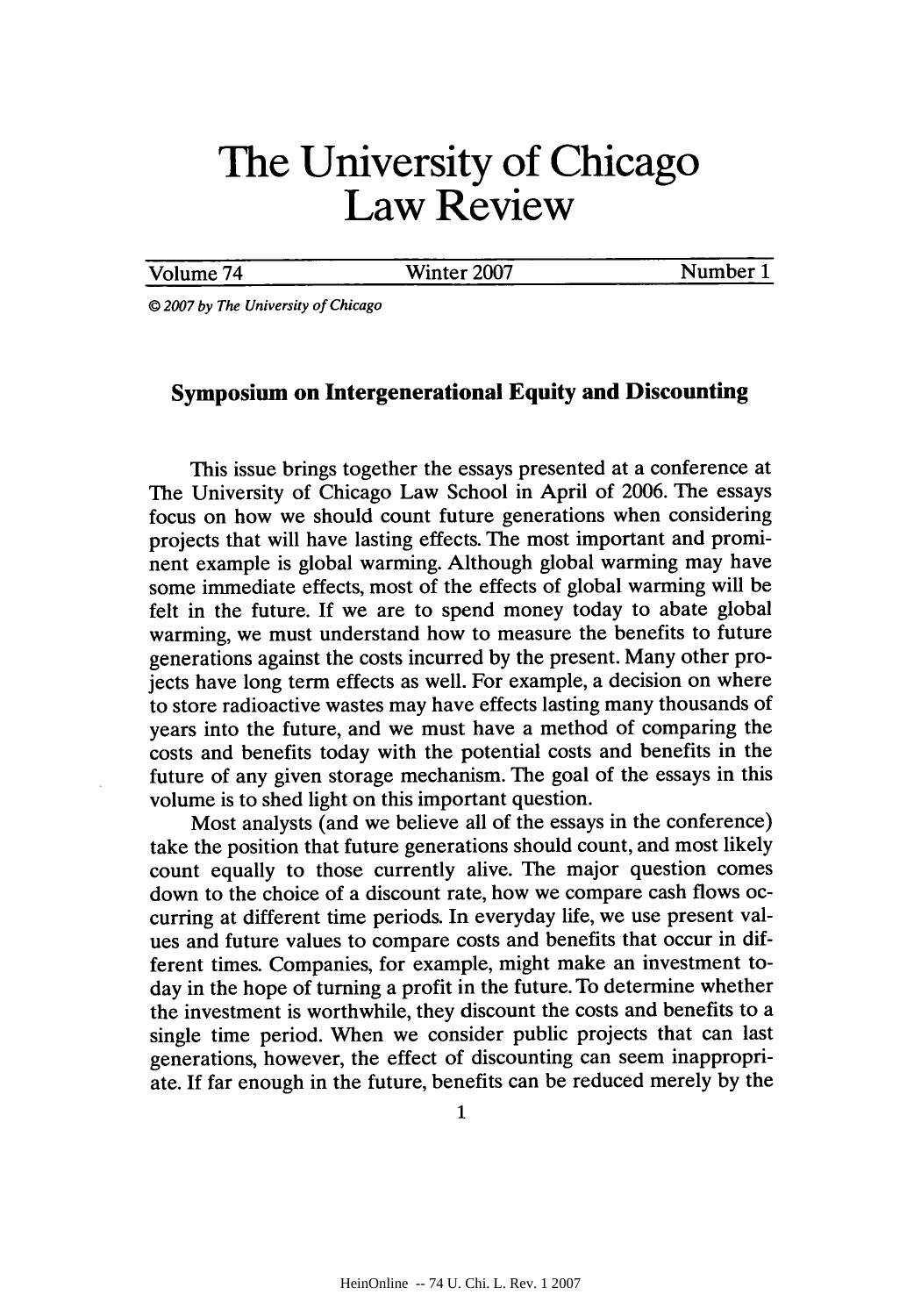mathematics of discounting to near zero. Thus, it is standard in analyses of the issue to show that with a long enough time period and a high enough discount rate, it is not worth spending trivial amounts today to save millions or billions of individuals living in the future. The alternative, a zero discount rate, produces similar absurdities. Suppose we discover that there is a policy in place that will reduce future output **by** a small percentage, say **1/100** of a percent, starting in two hundred years. **If** the economy grows over that time period, this small percentage of the future economy will be larger than a huge percentage of today's output. Without discounting, we would want to incur those costs today to prevent this future harm.

The discounting effect is so powerful that it can drive the entire analysis of the problem. For example, since the time of the conference but before the publication of this volume, the British Treasury published the Stern Review on the Economics of Climate Change.' The review, done **by** a well known public finance economist, Sir Nicholas Stern, was startling for its claims about the large potential losses from global warming and the need for dramatic current actions. It was particularly startling because it used standard models and data but produced quite different conclusions from other studies. (Most models, while showing that climate change abatement is worthwhile, produce relatively modest results.) The difference, it turns out, was driven **by** the discount rate. The Stern Review used a discount rate that was effectively zero while standard models have a positive rate.<sup>2</sup> We could alternatively imagine the Bush Treasury issuing a report, using standard models and data, that concluded that global warming abatement was not desirable with the difference arising solely because of the assumed discount rate.

Because of its importance, the issue of how to treat events occurring long in the future has long attracted significant attention from lawyers, philosophers, economists, and environmental activists. **A** number of Nobel Prize winning economists have weighed in on the issue, and several other conference volumes have previously been published. Notwithstanding the volume of prior work, there remains no consensus on the proper discount rate. The essays in this volume provide some new arguments and additional perspective on this de-

<sup>1</sup> Her Majesty's Treasury, *Stern Review: The Economics of Climate Change* **(2006),** online at http://www.hm-treasury.gov.uk/independent\_reviews/stern\_review\_economics\_climate-change/ stern\_review\_report.cfm (visited Jan 29, 2006).

<sup>2</sup>See generally William Nordhaus, *The* Stern Review *on the Economics of Climate Change* **(2006),** online at http://nordhaus.econ.yale.edulSternReviewD2.pdf (visited Jan **29,2006).**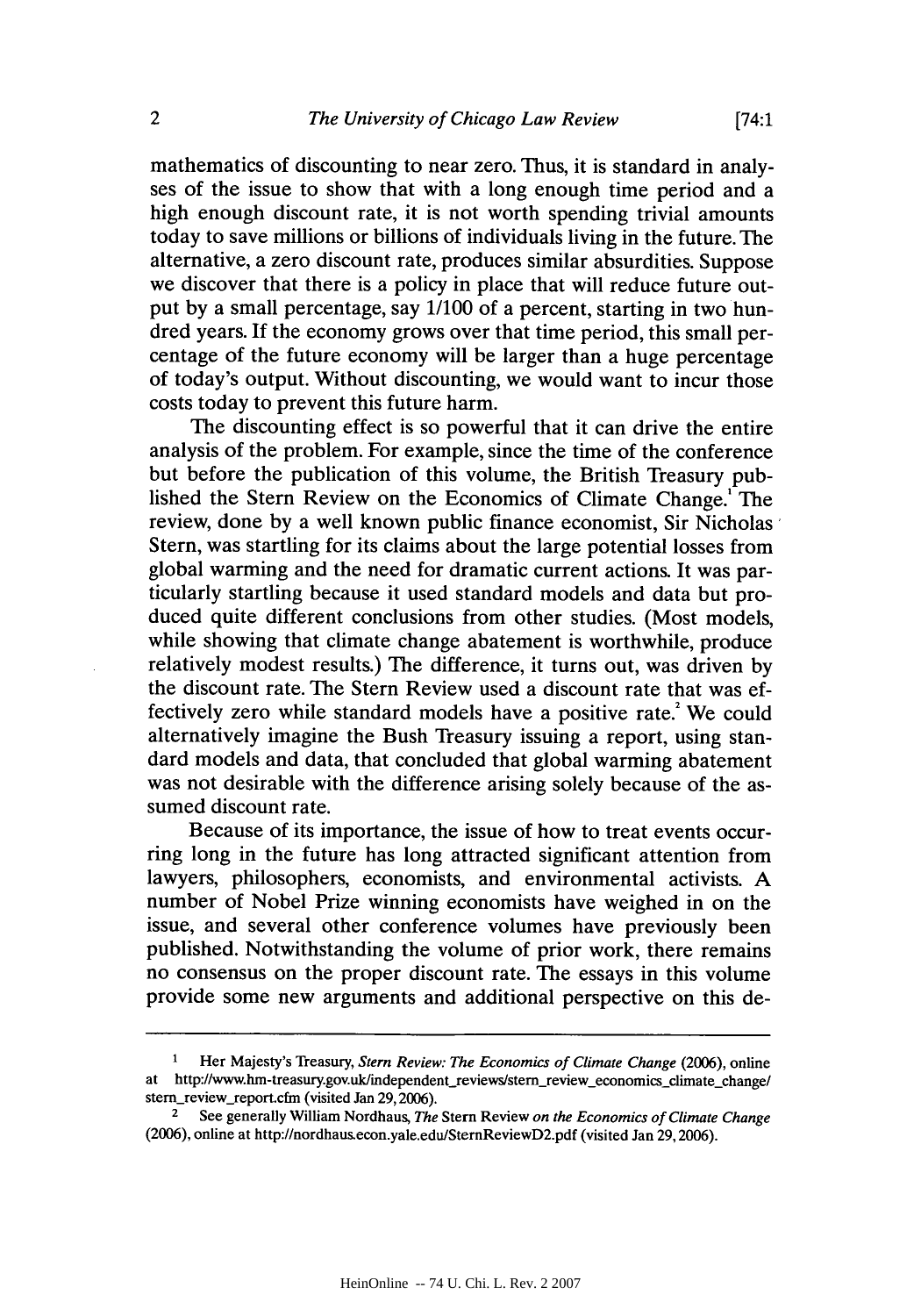bate. As would be expected, the essays come to no single conclusion, although most of the authors believe that a positive discount rate is appropriate. Most of the authors also believe the precise discount rate depends on a variety of empirical as well as ethical factors, such as the estimate of the future productivity of the economy and the ability of the current generation to transfer resources to the future through means other than the particular project (that is, if we are going to spend money today to help the future **by** abating global warming but we might want to see **if** we can spend the same money today and help the future even more **by** engaging in other projects). Although this means that after reading the essays presented here, we will not know that the right discount rate is a particular number, we think that we now have a clearer understanding of how to arrive at such a number.

> David **A.** Weisbach Cass R. Sunstein